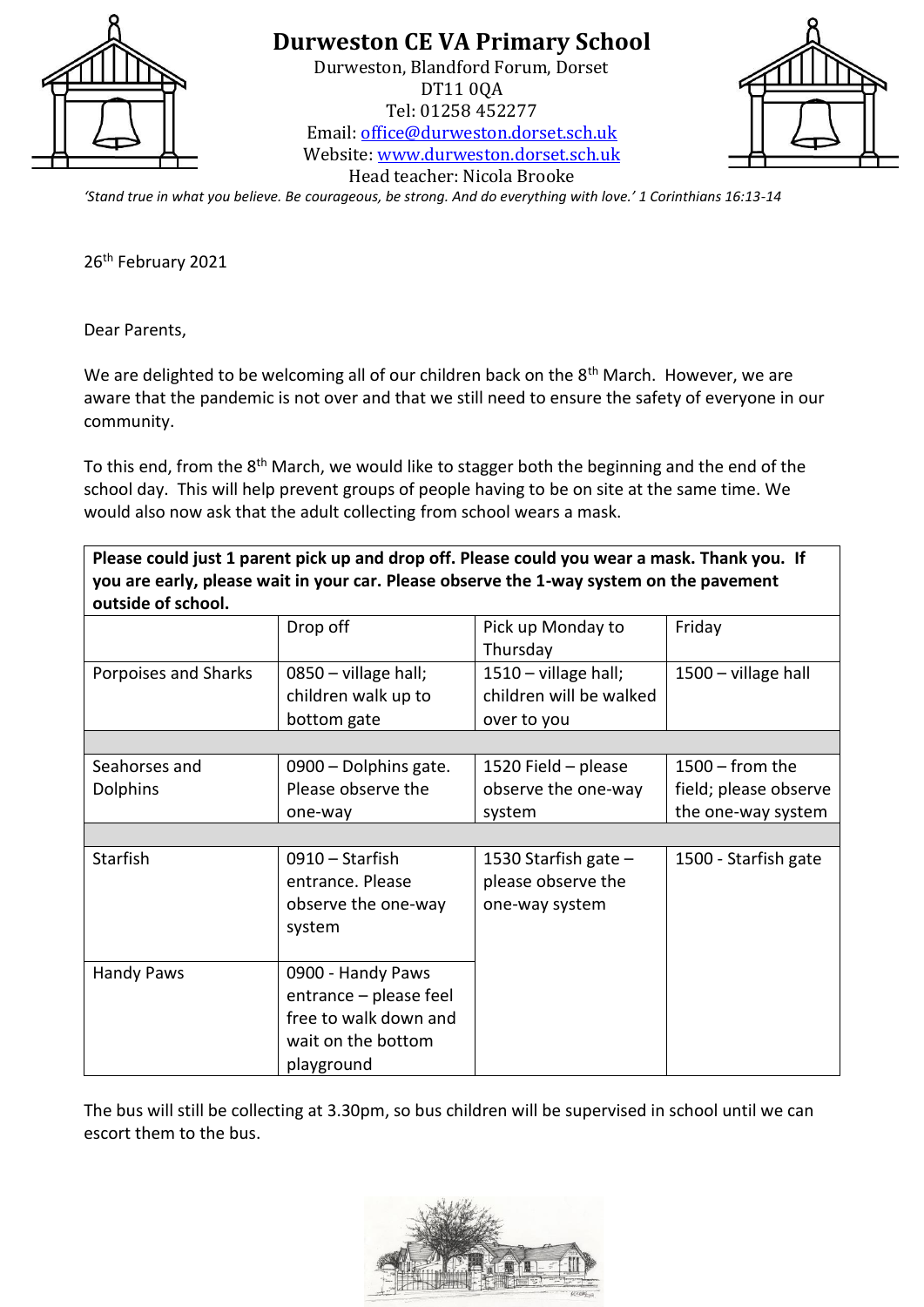

Durweston, Blandford Forum, Dorset DT11 0QA Tel: 01258 452277 Email: [office@durweston.dorset.sch.uk](mailto:office@durweston.dorset.sch.uk) Website: [www.durweston.dorset.sch.uk](http://www.durweston.dorset.sch.uk/) Head teacher: Nicola Brooke



*'Stand true in what you believe. Be courageous, be strong. And do everything with love.' 1 Corinthians 16:13-14*

During the day, we will still be keeping the children in bubbles as we were from September. The children were brilliant at the whole handwashing routine and making sure they kept apart. All staff have been tested twice weekly for a few weeks now and this will continue. However, we will still try to avoid members of staff crossing bubbles wherever possible.

As we think that getting up and getting dressed on the first day might be difficult, we would like to suggest that on the first Monday back the children wear their pyjamas to school (perhaps with a £1 donation to the PTA?). Just pyjamas please, no slippers! The children will need to have proper shoes and a jumper to keep them warm (yes, we are still keeping all of the doors and windows open).

We have also planned for a gentle re-introduction to the curriculum with Forest School and trips to the farm. We will need to be finding out where the children are, but we also want them to have a chance to enjoy being back in school with their friends again.

I am attaching a list of what I hope will be the most frequently asked questions but if there is anything else you need to know please just ask. You know where I am.

Very best wishes,

*Nicola Brooke* 

Nicola Brooke

# **FAQs Durweston School Re-re-opening Monday 8th March 2021**

#### **1. Do I have to send my school?**

Yes, the government have said that attendance is mandatory from the 8<sup>th</sup> March

#### **2. I have children in different bubbles, when do I drop off and pick up?**

Please try to keep to the drop off and pick-up times as specified.

#### **3. How will social distancing be maintained?**

All children will be kept in the discrete groups (bubbles) as they were from September, with the same staff working with the same children in the same classrooms. Each group has their own toilets. In the older classes, children will keep to the same desk and have their own equipment. This is not possible in Handy Paws, Starfish and Dolphins. Frequently used equipment will be regularly cleaned in all classrooms.

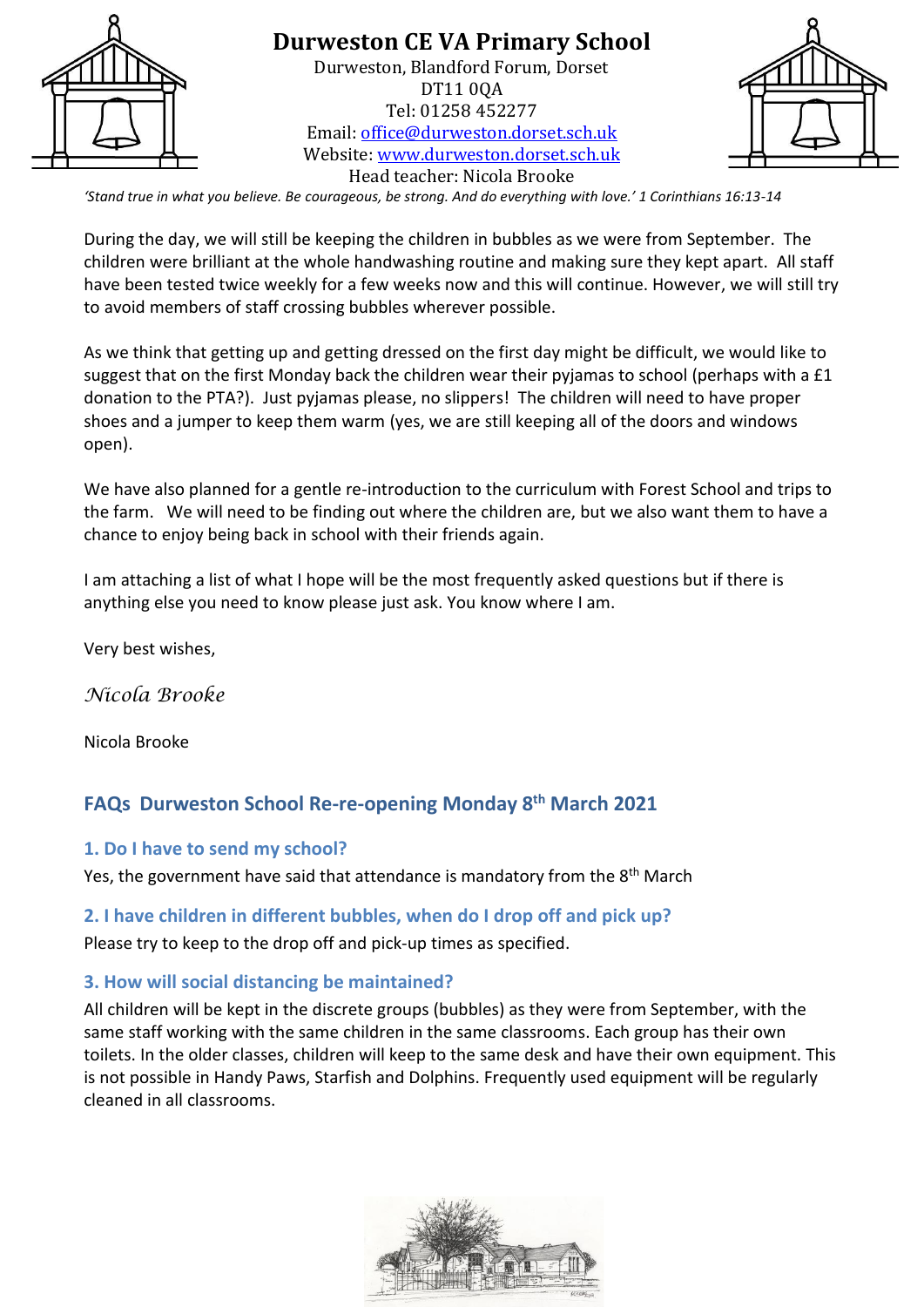

Durweston, Blandford Forum, Dorset DT11 0QA Tel: 01258 452277 Email: [office@durweston.dorset.sch.uk](mailto:office@durweston.dorset.sch.uk) Website: [www.durweston.dorset.sch.uk](http://www.durweston.dorset.sch.uk/) Head teacher: Nicola Brooke



*'Stand true in what you believe. Be courageous, be strong. And do everything with love.' 1 Corinthians 16:13-14*

#### **4. What will the rules be around handwashing and toileting?**

Every classroom has its own sink, soap and paper towels. Children must wash their hands as soon as they enter school and regular handwashing will be encouraged and emphasised throughout the day, especially just before lunch, after playtimes, after going to the toilet, and at the end of the day. Each class will be assigned its own set of toilets. Children will only be able to go to the toilet one at a time. Toilets will be cleaned regularly throughout the day.

#### **5. How will playtimes work?**

Playtimes will be with the children in their bubble. Playground use will be rotated weekly by class. There will be minimum interaction with other staff and children. We will encourage the children to maintain social distancing and play games that allow them to stay apart.

#### **6. How will lunchtimes work?**

We do not have enough staff to provide hot school lunches until after Easter. Local Food Links can provide packed lunches for those who want them. **Please order online by Monday 1st March at the very latest.**

#### **7. What if I need to talk to the teacher or Mrs Brooke?**

Parents are not allowed on the school premises unless we need a meeting for a specific purpose. The school office will be closed. All communications to the school office, teaching staff and Mrs Brooke can be made through email and telephone. It is imperative that we have up-to-date telephone numbers for you on which you can be contacted during the day, in the event that your child falls ill.

### **8. What should my child wear to school?**

Children can wear school uniform or their PE kit. They will not change their clothes whilst in school. The expectation is that uniforms and PE kits will be washed daily to minimise the risk of infection to others. The children may wear trainers into school.

### **9. What should my child bring to school?**

- Lunch box
- Water bottle
- Coat as appropriate
- Reading book and reading record

### **10. Can my child bring in toys?**

No, unfortunately to minimise the risk of infection, no cuddly toys or items from home may be brought into school.